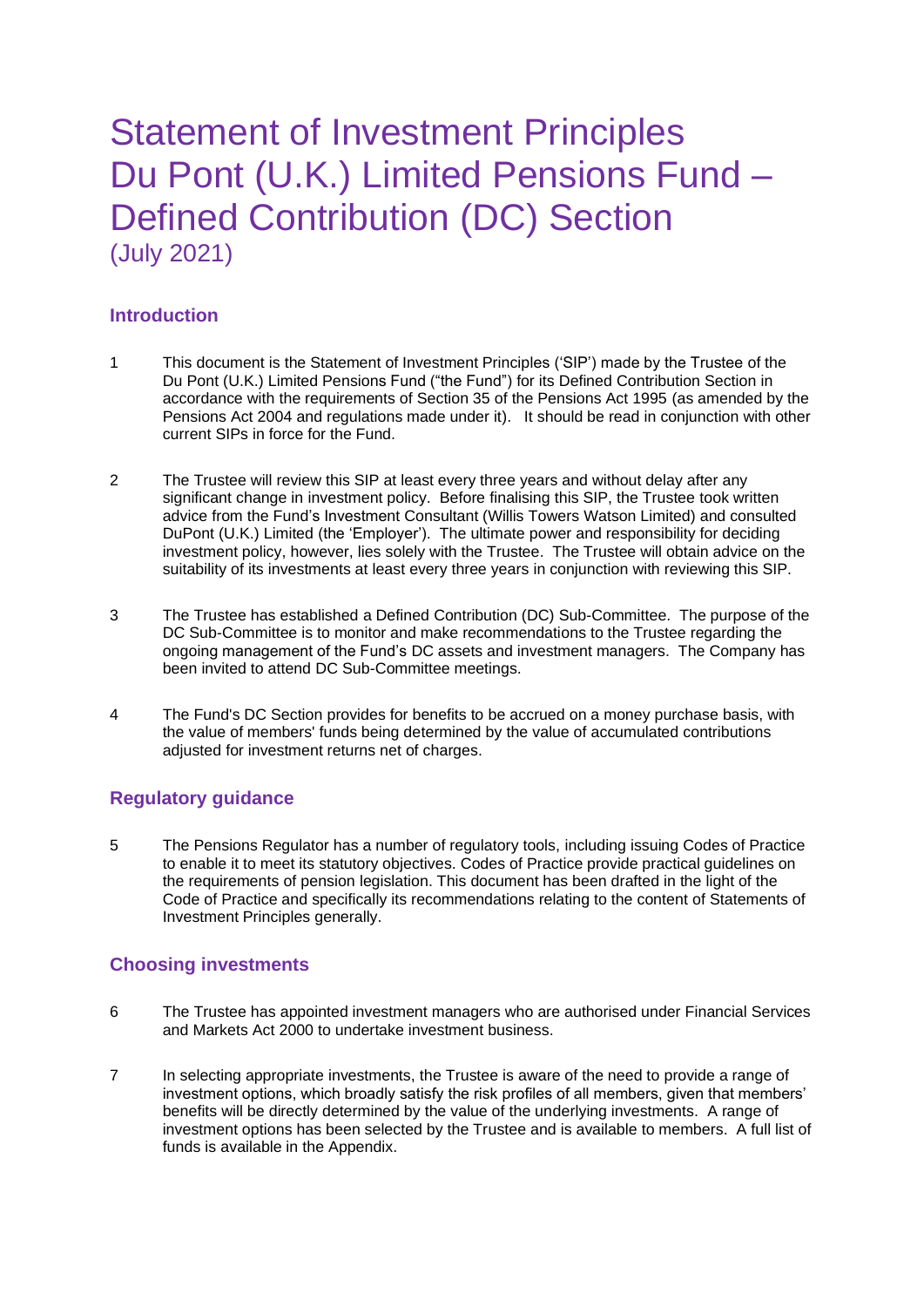#### **Investment strategy**

- 8 The Trustee recognises that investment is essentially about decision making in an uncertain and complex environment. To help bring clarity to the decision-making process, the Trustee has established an investment beliefs framework which is in line with achieving the investment objective for the Fund.
- 9 The Trustee believes that following an effective set of investment beliefs allows a coherent and consistent approach to investment that leads to a better suite of options which are tailored to members' needs.
- 10 The Trustee has selected a range of self-select funds and lifestyle strategies to offer members a balanced range of investment options to allow members to match their investment choice against their own risk tolerance and retirement objectives.
- 11 The Fund provides investment fund options sourced through Aviva. A full list of the range of funds offered is shown in Appendix A.
- 12 To complement the self-select funds, the Trustee also makes available three Lifestyle strategies which offer automatic de-risking as members approach their target retirement age. The aim of the lifestyle strategies is for members to achieve a reasonable level of long-term growth on the investments over the majority of their working life with each strategy having a different de-risking glidepath and target retirement asset allocation, each designed to reflect how members may choose to access their DC savings in retirement (Cash, Annuity and Income Drawdown). All three strategies comply with the charge cap of 0.75%.
- 13 All three Lifestyle strategies have a consistent "growth phase" (which is the period more than 10 years from the member's selected retirement age). The strategies invest in the Aviva Blended Global Equity Fund before gradually switching into the LGIM Diversified Fund (Diversified Growth Fund) 20 years from the member's selected retirement age (until 10 years from retirement where members are wholly invested in the Diversified Growth Fund). The "consolidation phase" for each of the Lifestyle strategies are outlined below:
	- a Default Lifestyle strategy (called the "Default Lifestyle Cash") 10 years from retirement members are wholly invested in the Diversified Growth Fund until 5 years from retirement, a proportion of the members' assets will be switched into BlackRock Institutional Sterling Liquidity Fund (Cash). At the members' target retirement age, the asset split is 70% Cash and 30% Diversified Growth Fund. This is with the expectation that members within the Default Lifestyle strategy will take their DC savings as a single or multiple cash lump sums.
	- b Annuity Lifestyle 10 years from retirement, members start switching out of the Diversified Growth Fund into the Legal & General Pre-Retirement Fund (Pre-Retirement Fund). 5 years from retirement, 25% of members' assets will be switched into Cash. At the member's target retirement age, the asset split is 20% Diversified Growth Fund, 55% Pre-Retirement Fund and 25% Cash.
	- c Drawdown Lifestyle 10 years from retirement, members start switching out of the Diversified Growth Fund into the Pre-Retirement Fund. 5 Years from retirement 25% of members' assets will be switched into Cash. At the member's target retirement age, members are invested in 60% Diversified Growth Fund, 15% Pre-Retirement Fund and 25% Cash.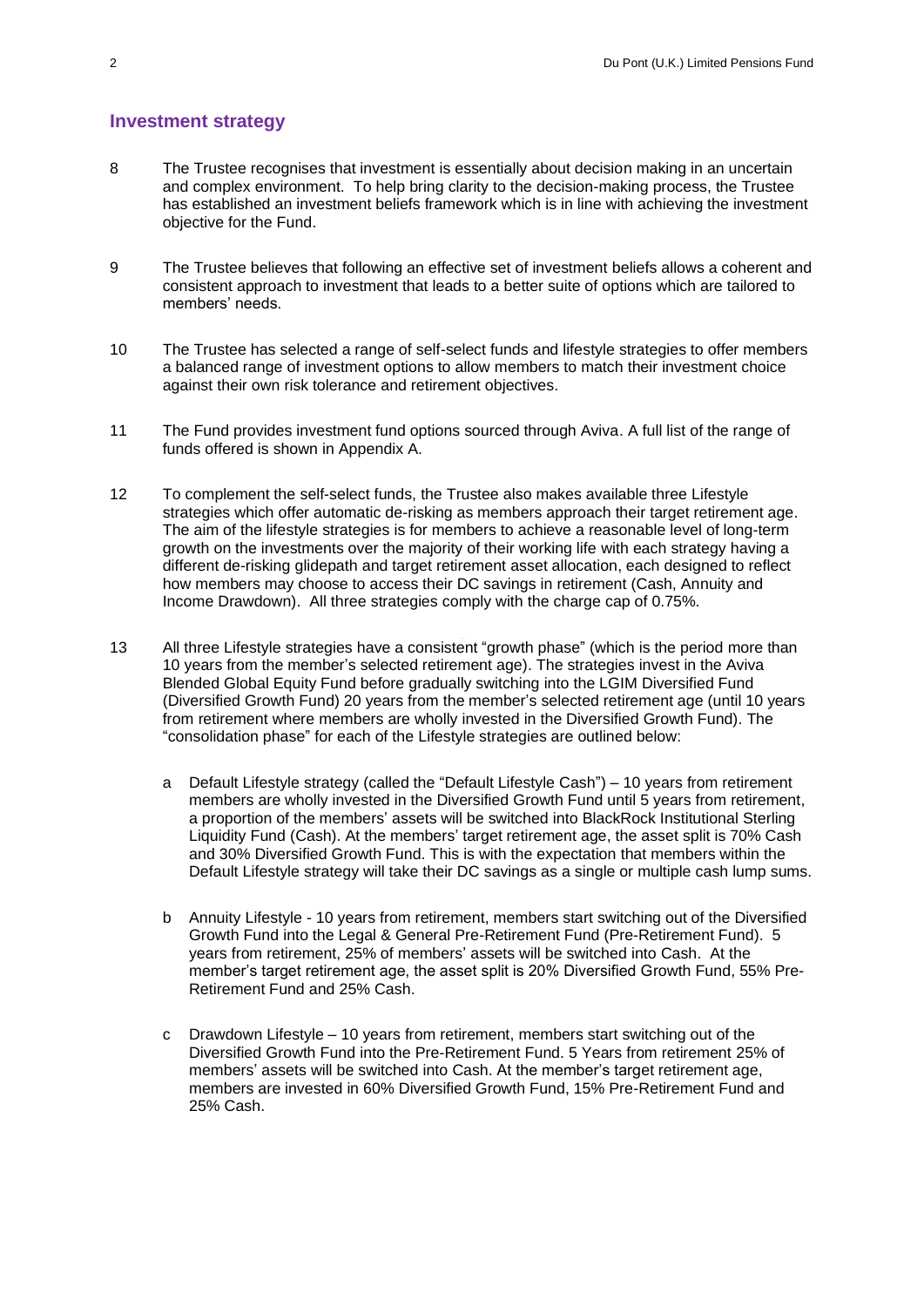#### **Default options**

- 14 The Trustee offers members the option to invest in the range of funds described in Appendix A entirely at their discretion. If members opt to join the Fund and do not make a choice, they will be automatically enrolled into the Default Lifestyle Cash (noted above) with a default target retirement age of 65.
- 15 The Trustee designed the Default Lifestyle Cash in conjunction with their investment advisers having given in-depth consideration to the Fund's demographic profile and the retirement outcome needs and risk tolerance of the membership. Due consideration was also given to the charge cap compliance.
- 16 In addition, when making changes to the Fund's investment fund range, the Trustee mapped certain investments for existing members held in funds being replaced as part of the investment changes to alternative investment options where the member did not make an alternative investment decision. This means that a number of other investment options are treated as default investment options. The Trustee took advice on the fund mapping and is satisfied that the resulting default options are suitable for members. The other investment options which are deemed default investment options through these mapping exercises are:

Aviva BlackRock UK Equity Index Tracker

Aviva BlackRock World ex UK Equity Index Tracker

Aviva BlackRock Sterling Liquidity

Aviva Legal & General (PMC) Ethical UK Equity Index

Aviva Blended Global Equity Fund

Aviva Legal & General (PMC) Pre-Retirement

Aviva BlackRock Corporate Bond All Stocks Index Tracker

Aviva LGIM Diversified

#### **Expected Risk and Return**

- 17 The investment options invest in the following assets and have the following risk and expected return characteristics:
	- a Equities expected to produce returns in excess of rates of salary and price inflation in the medium to long term. Capital values may be highly volatile in the short term.
	- b Diversified assets expected to produce returns in excess of rates of salary and price inflation in the medium to long term. Capital value may be volatile in the short term although this is expected to be less than equities.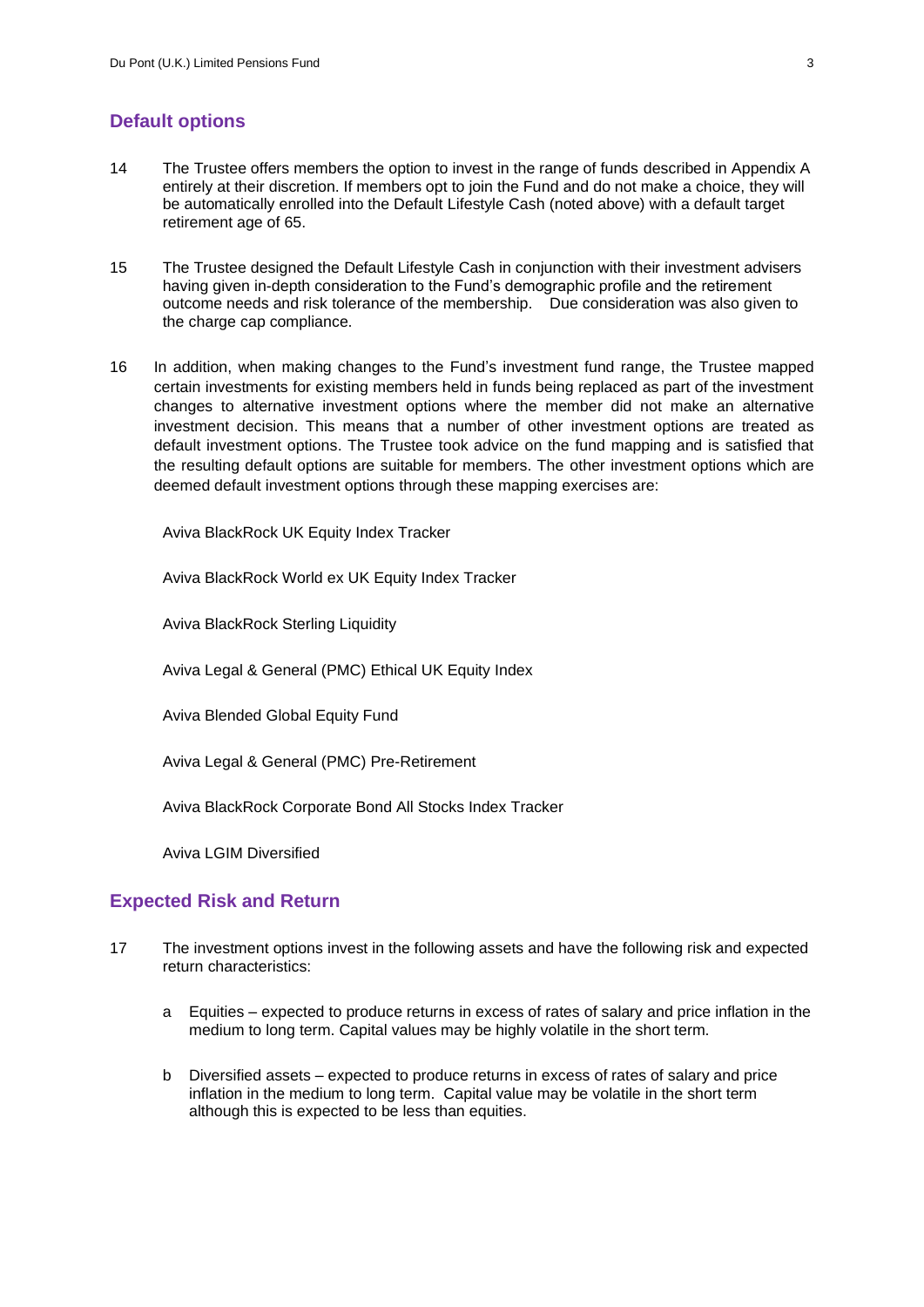- c Property allows members to gain exposure to an alternative asset class. By diversifying away from equities, the return seeking portion of the member's investment is less reliant on the equity risk premium and is expected to be less volatile than equities.
- d Bonds capital values are likely to be less volatile than equities but tend to produce lower returns in the medium to long term. The value of bonds are expected to move broadly in line with the price of annuities, providing some protection to the 'purchasing power' of a member's account near retirement (for those members electing to purchase an annuity).
- e Cash low risk to capital and asset values are easily realisable with limited investment returns associated with the low risk nature of the assets.

#### **Investment managers**

- 18 In accordance with the Financial Services and Markets Act 2000, the Trustee will set general investment policy, but will delegate the responsibility for selection of specific investments to appointed investment managers. The investment managers shall provide the skill and expertise necessary to manage the investments of the Fund competently.
- 19 The Fund accesses its investments via an investment platform provider. The Fund uses a number of pooled funds to implement its investment policies. The Trustee ensures that, in aggregate, its portfolio is consistent with the policies set out in this Statement, in particular those required under regulation 2(3)(b) of the Occupational Pension Schemes (Investment) Regulations (2005). The Trustee will also ensure that the investment objectives and guidelines of any particular pooled vehicle are consistent with its policies, where relevant to the mandate in question.

To maintain alignment the managers are provided with a copy of this Statement and the Trustee will monitor the extent to which they give effect to the policies set out in it. Should the Trustee's monitoring process reveal that a manager's portfolio is not aligned with the Trustee's policies, the Trustee will engage with the manager further to encourage alignment.

- 20 The Trustee is not involved in the investment managers' day-to-day method of operation and does not directly seek to influence attainment of their performance targets. The Trustee will maintain processes to ensure that performance is assessed on a regular basis against a measurable objective for each manager, consistent with the achievement of the Fund's objectives, and an acceptable level of risk.
- 21 The Trustee delegates responsibility for engagement in respect of investments held by the Fund to the investment managers. This includes consideration of all financially material factors, and other relevant matters including capital structure of investee companies, actual and potential conflicts, other stakeholders and ESG-related issues where relevant. The Trustee explores these issues with its managers to understand how they exercise these duties in practice, with an expectation that engagement will take place, either directly or as part of a collective multi-investor initiative as appropriate, with the aim of protecting or enhancing the value of the Fund's investments. The Trustee will monitor how the investment managers fulfil their responsibilities with regards voting and engagement through the regular reporting provided by the managers.
- 22 The Trustee appoints its investment managers on its selected investment platform with an expectation of a long-term partnership, which encourages active ownership of the Fund's assets. For most of the Fund's investments, the Trustee expects the investment managers to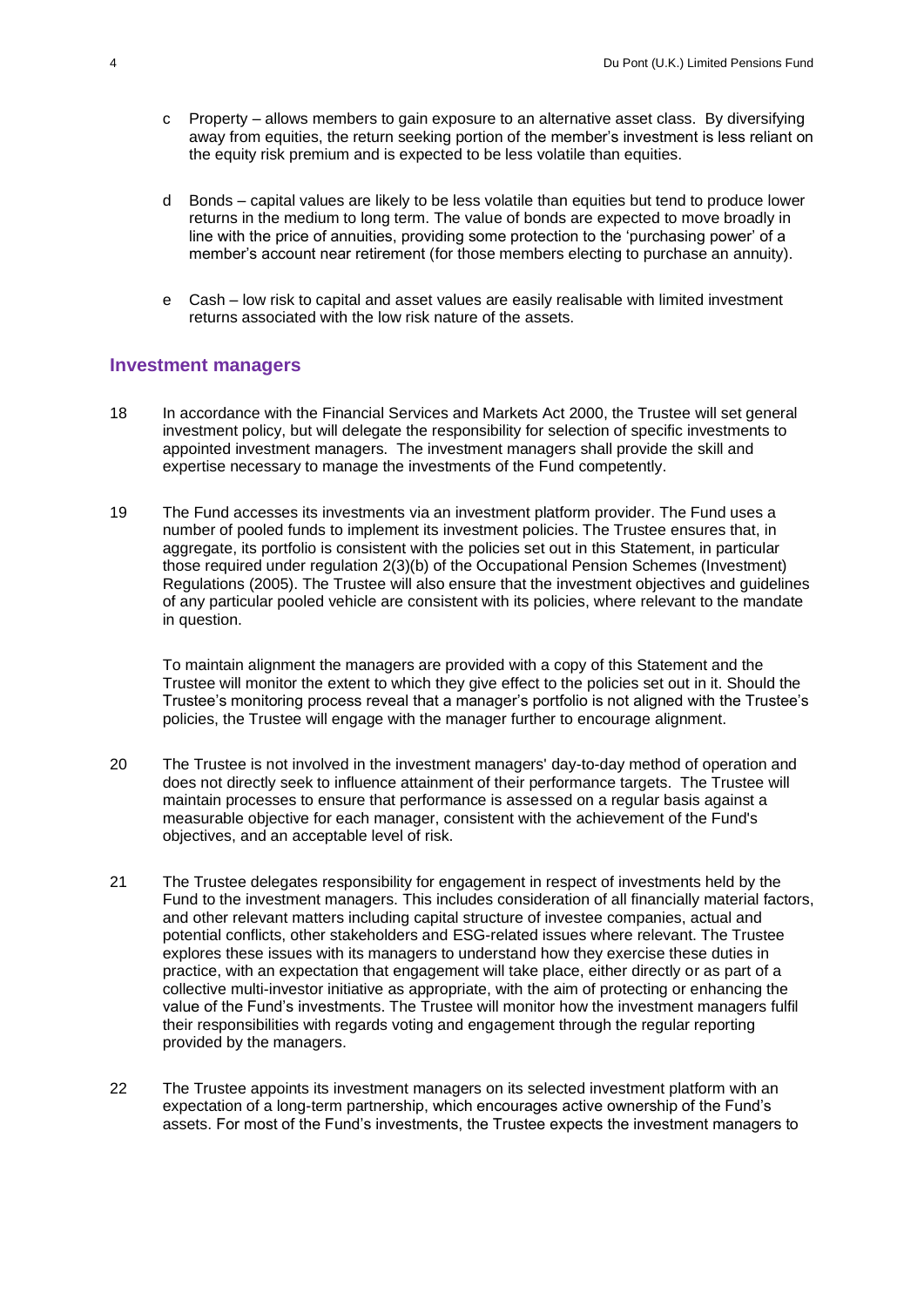invest with a medium to long time horizon, and to use their engagement activity where applicable to drive improved performance over these periods.

23 The Trustee, with the help of the Investment Consultant, reviews the costs incurred in managing the Fund's assets annually, which includes the costs associated with portfolio turnover. These costs are reported to members within the Annual Chair's Statement and are independently assessed as part of its value for members reporting.

The Trustee, with the help of the Investment Consultant, monitors annually that the level of portfolio turnover for each manager/mandate is within an acceptable range for that mandate.

24 When assessing a manager's performance, the focus is on longer-term outcomes, and the Trustee would not expect to terminate a manager's appointment based purely on short term performance. However, a manager's appointment could be terminated within a shorter timeframe due to other factors such as a significant change in business structure or the investment team.

All funds are paid an ad valorem fee, in line with normal market practice, for a given scope of services agreed prior to investment. The scope of services will include consideration of long term factors and engagement where applicable.

#### **Environmental, social and governance considerations**

- 25 The Trustee recognises that factors including, but not limited to, environmental, social and governance (ESG) factors including climate change, can have a material financial impact on member's funds, and that taking account of such 'financially material considerations' as part of investment decision-making is expected to have a positive financial benefit over the longer term.
- 26 The Trustee's policy is that day-to-day decisions relating to the investment of Fund assets is left to the discretion of its investment managers. This includes consideration of all financially materially factors, including environmental, social and governance related issues where relevant. The Trustee explores these issues with its managers to understand how they exercise these duties in practice, with an expectation that engagement will take place, either directly or as part of a collective multi-investor initiative as appropriate
- 27 The Trustee's policy is to delegate responsibility for the exercising of ownership rights (including voting rights) attaching to investments to the investment managers. The Trustee recognises the UK Stewardship Code as best practice and encourages their investment managers to comply with the UK Stewardship Code or explain where they do not adhere to this policy.
- 28 The Trustee recognises that members may have views on ethical investment or views on matters such as the social and environmental impact of the Fund's investments (referred to as 'non-financial matters'). In conjunction with there being practical challenges of capturing and maintaining a consensus view on multiple issues across a varied membership population, it is the Trustee's view that financial factors should take precedence in seeking to maximise the security of member benefits. The Trustee makes available an ethically focussed fund as an option for members to self-select. The Trustee will consider member requests for alternative fund options as appropriate.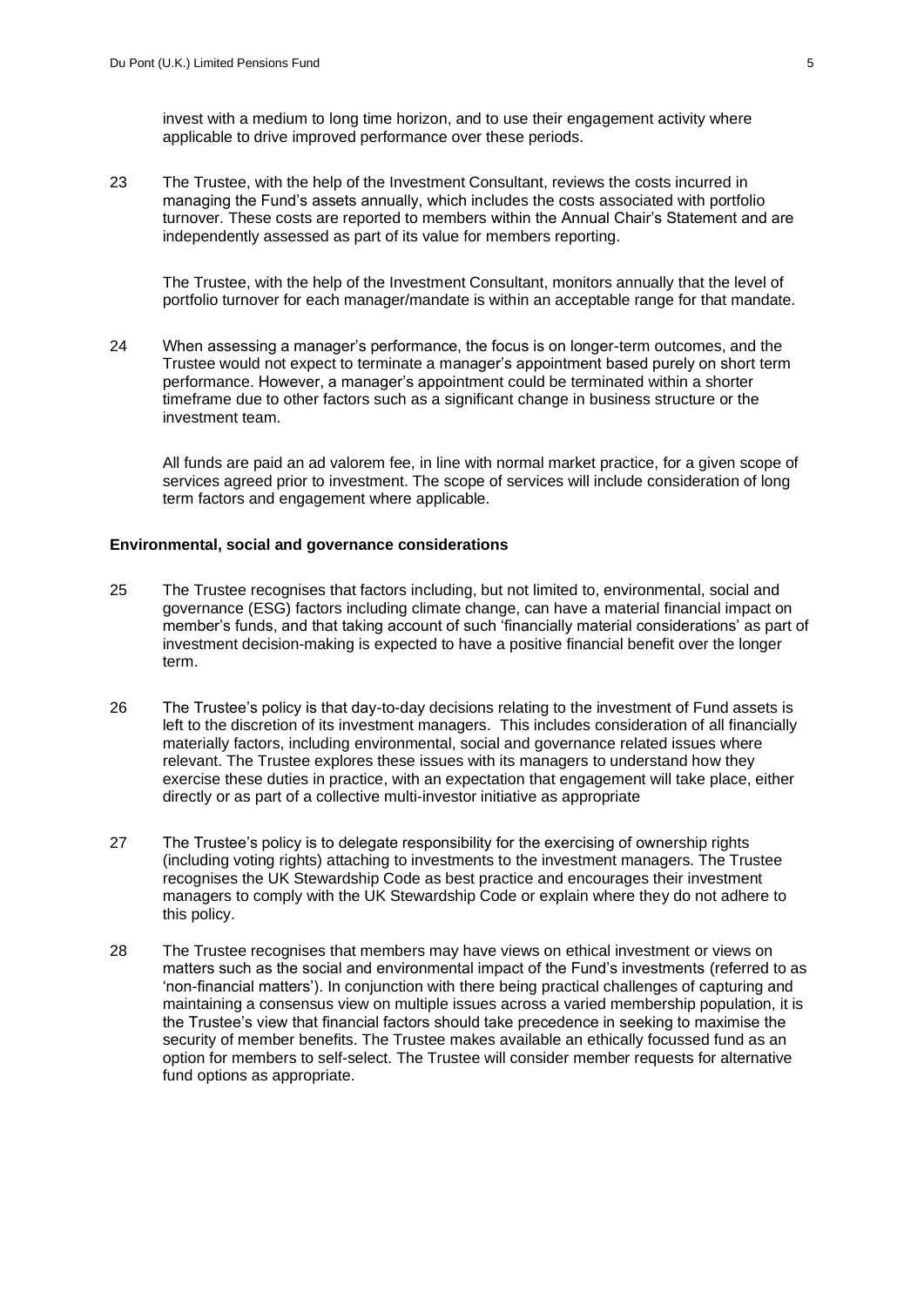#### **Risk management**

- 29 The Trustee recognises investment risks specific to each member which can be managed by the range of investment options provided to the members. These are:
	- i. 'Inflation risk' the risk that the investment return over members' working lives does not keep pace with inflation and does not therefore secure an adequate pension.
	- ii. 'Sequencing risk' the risk that members' investment allocation in the years prior to retirement do not match their retirement objectives, exposing members to inefficient or uncertain outcomes.
	- iii. 'Shortfall' or 'opportunity cost' risk the risk that members end up with insufficient funds at retirement with which to secure a reasonable income.
	- iv. 'Manager risk' the risk that the chosen investment manager underperforms the benchmark against which the investment manager is assessed.
	- v. 'Capital risk' the risk of a fall in the value of the members' fund.
	- vi. 'Contributions at risk' the ability of members to increase contributions in order to offset the effect of the adverse event.
	- level of income expected at retirement. vii. ''Retirement at risk' – the ability of members to delay retirement in order to receive the
	- viii. 'Pension at risk '– the ability of members to accept a lower pension in retirement.

The funds offered through the Fund have been chosen in part to help mitigate these risks.

30 The Trustee recognises a number of risks involved in the investment of the assets of the Fund:

#### **Manager risk:**

- i. Is measured by the expected deviation of the prospective risk and return, as set out in the managers' objectives, relative to the investment policy.
- ii. Is managed by monitoring the actual deviation of returns relative to the objective and factors supporting the managers' investment processes.

#### **Liquidity risk:**

- i. Is measured by the amount of a pooled fund investment that can be redeemed by members over a specified period.
- ii. Is managed by typically offering members pooled funds that are readily redeemable in normal circumstances at reasonable prices. The Trustee makes available a Property Fund option which has had periods of suspension from disinvestments, following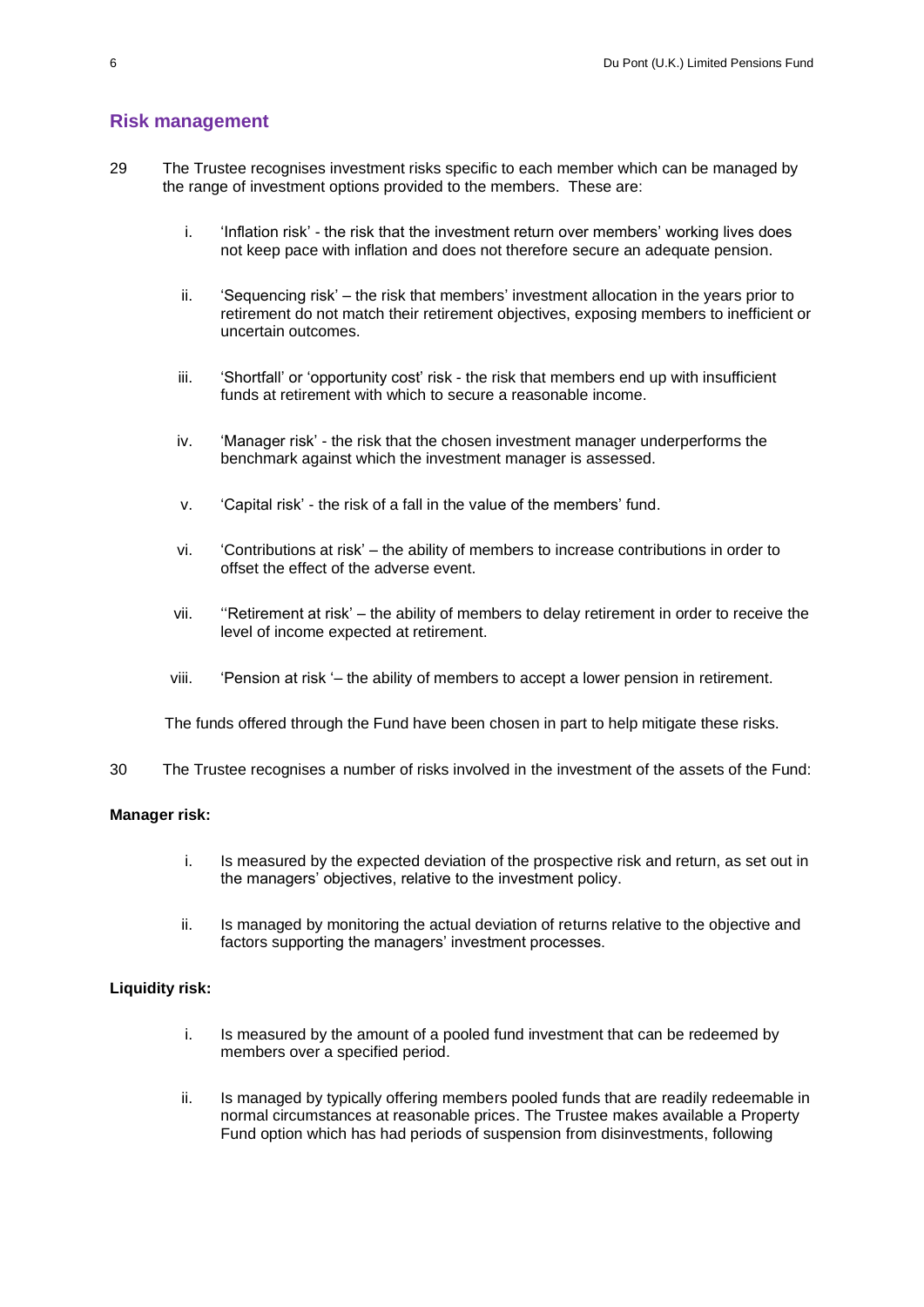issues with liquidity. The Trustee monitors the ongoing liquidity of the Property Fund and takes action accordingly.

#### **Political risk:**

- i. Is measured by the level of concentration of any one market leading to the risk of an adverse influence on investment values arising from political intervention.
- ii. Is managed by regular reviews of the actual investments relative to policy and through regular assessment of the levels of diversification within the existing policy.

#### **Diversification risk:**

- i. Is measured by observing the relative and absolute volatility of the investment options.
- ii. Is managed through the selection of broad-based funds that show internal diversification, as well as by offering the membership a fund range which provides for reasonable diversification.

#### **Currency risk:**

- i. Is measured by observing the difference between hedged and unhedged returns.
- ii. Is managed by providing membership with a number of Sterling based investment options and communicating those funds which invest overseas.

#### **Suitability**

31 The Trustee has taken advice from the Investment Consultant to ensure that the investment options are suitable for the DC Section members. The Trustee will continue to monitor, and take advice on, the various options on an ongoing basis.

#### **Fee basis**

32 Members bear the investment management charges on their investment. These fees are charged by adjustment to the unit prices within the funds, calculated daily on the value that day.

The Trustee is aware of the importance of fees for members over long periods and therefore takes into account the level of fees when selecting funds and seeks to negotiate improved terms where possible. The Trustee will keep this under periodic review.

#### **Performance Objectives**

33 Whilst the Trustee is not involved in each investment managers' day to day operations and therefore cannot directly influence attainment of the performance target, it will regularly assess performance and review appointments.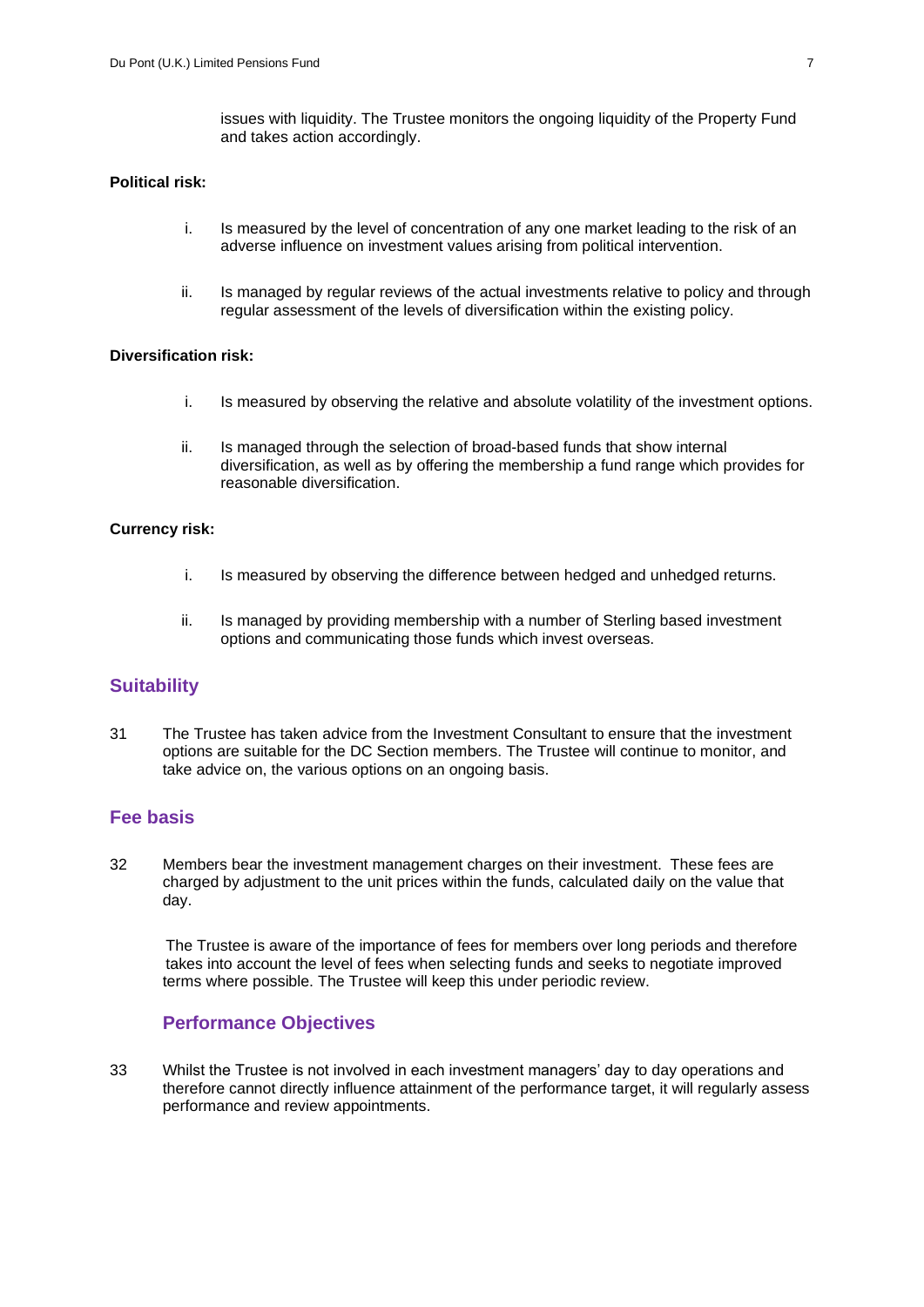- 34 The investment managers set performance objectives and risk tolerances for each of the DC Section's funds. The Trustee considers these investment performance objectives to be appropriate to assess each fund's performance against.
- 35 The fund manager's investment objective will not be considered as an assurance or guarantee of the performance or risk of the Fund or any part of it.

#### **Liquidity and realisation of investments**

36 The members' accounts are held in funds which can be realised to provide pension benefits on retirement, or earlier on transfer to another pension arrangement or fund switch. However, there have been occasions where liquidity issues have placed constraints on disinvestment timing from the Property Fund. The Trustee monitors this and acts accordingly.

#### **Other matters**

37 The Fund is a Registered Pension Scheme for the purposes of the Finance Act 2004.

Signed:

Name:

Date:

Authorised for and on behalf of the Trustee of the Fund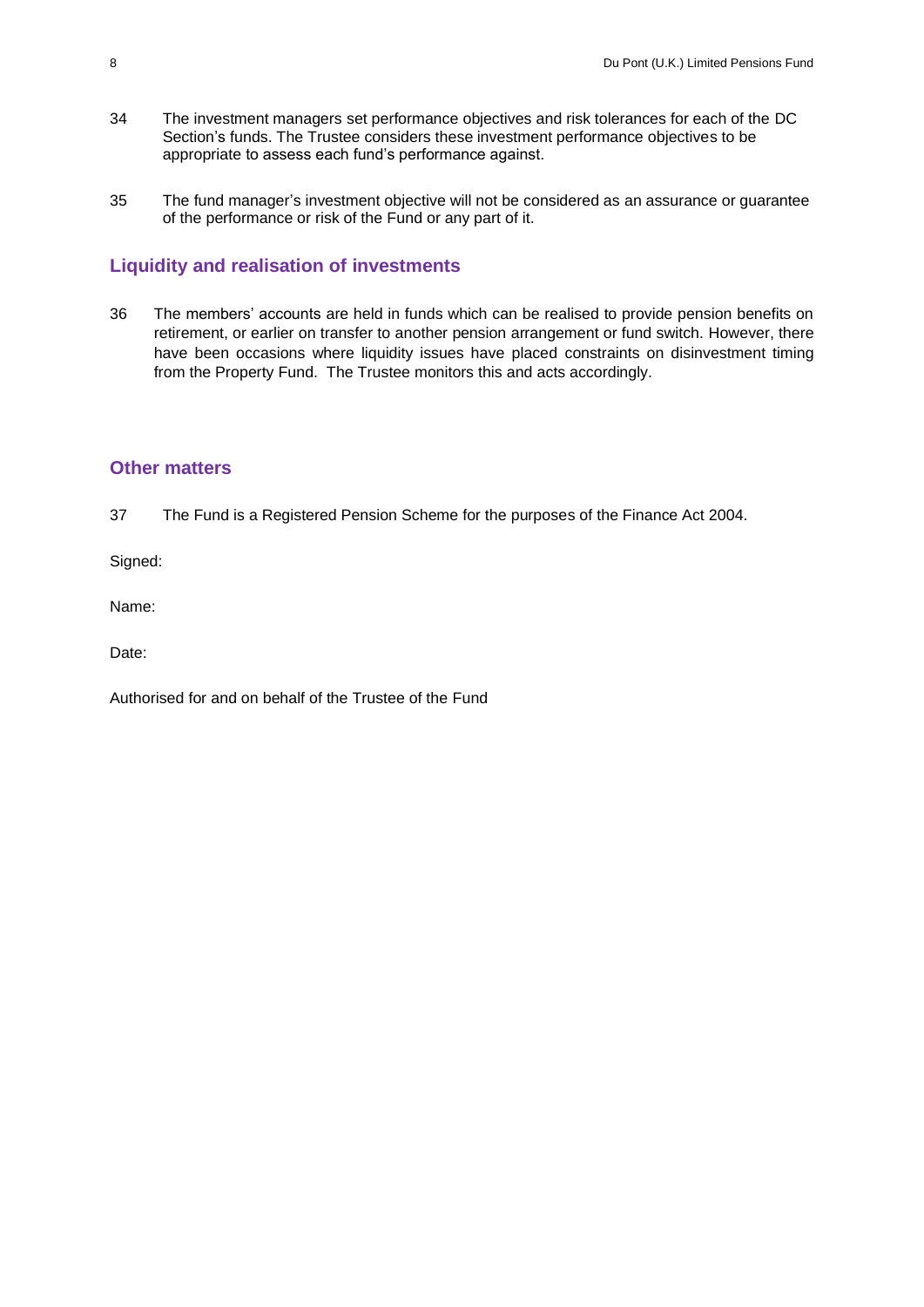# Appendix A

The Trustee currently offers the following range of funds through Aviva

| <b>Asset class</b>                       | Name of fund                                                                   | <b>Benchmark</b>                                      | <b>Fund objective</b>                                                                                                                                                                                                                                                                                                                                                                     | Default fund<br>(Y/N) |
|------------------------------------------|--------------------------------------------------------------------------------|-------------------------------------------------------|-------------------------------------------------------------------------------------------------------------------------------------------------------------------------------------------------------------------------------------------------------------------------------------------------------------------------------------------------------------------------------------------|-----------------------|
| <b>Global Equity</b>                     | <b>Aviva Pension Blended</b><br><b>Global Equity Fund</b>                      | 90% MSCI World, MSCI<br><b>Emerging Markets Index</b> | The fund invests primarily in equities in both the UK<br>and overseas markets. The fund has approximately<br>90% invested into developed market equities with the<br>50% of the currency exposure hedged back to<br>Sterling. The remaining 10% is invested in emerging<br>markets equities. The fund aims to provide returns<br>broadly consistent with the markets in which it invests. |                       |
| <b>UK Equity</b>                         | <b>Aviva Pension MyM</b><br><b>BlackRock UK Equity</b><br>Index                | FTSE All Share Index                                  | Aims to achieve a return that is consistent with the<br>return of the FTSE All-Share Index.                                                                                                                                                                                                                                                                                               |                       |
| <b>Developed Equity</b>                  | <b>Aviva Pension MyM</b><br><b>BlackRock World ex UK</b><br>Equity Index       | <b>FTSE All World</b><br>Developed ex UK Index        | Aims to achieve returns in line with global equity<br>markets, excluding the UK. Within each of those<br>markets, the Fund aims to generate returns consistent<br>with those of each country's primary share market.                                                                                                                                                                      | Υ                     |
| <b>Emerging Markets</b><br><b>Equity</b> | <b>Aviva Pension MyM</b><br><b>BlackRock Emerging</b><br><b>Markets Equity</b> | <b>MSCI Emerging Markets</b>                          | Aims to achieve a return that is consistent with the<br>return of the MSCI Emerging Markets Index.                                                                                                                                                                                                                                                                                        | N                     |
| <b>Ethical</b>                           | Aviva Pension MyM<br>Legal & General Ethical<br>UK Equity Index                | FTSE4Good UK Equity<br>Index                          | The fund aims to track the Sterling total return of the<br>FTSE4Good UK Equity Index (including reinvested<br>income, less withholding tax) to within +/- 0.5% per<br>annum for two years in three.                                                                                                                                                                                       |                       |